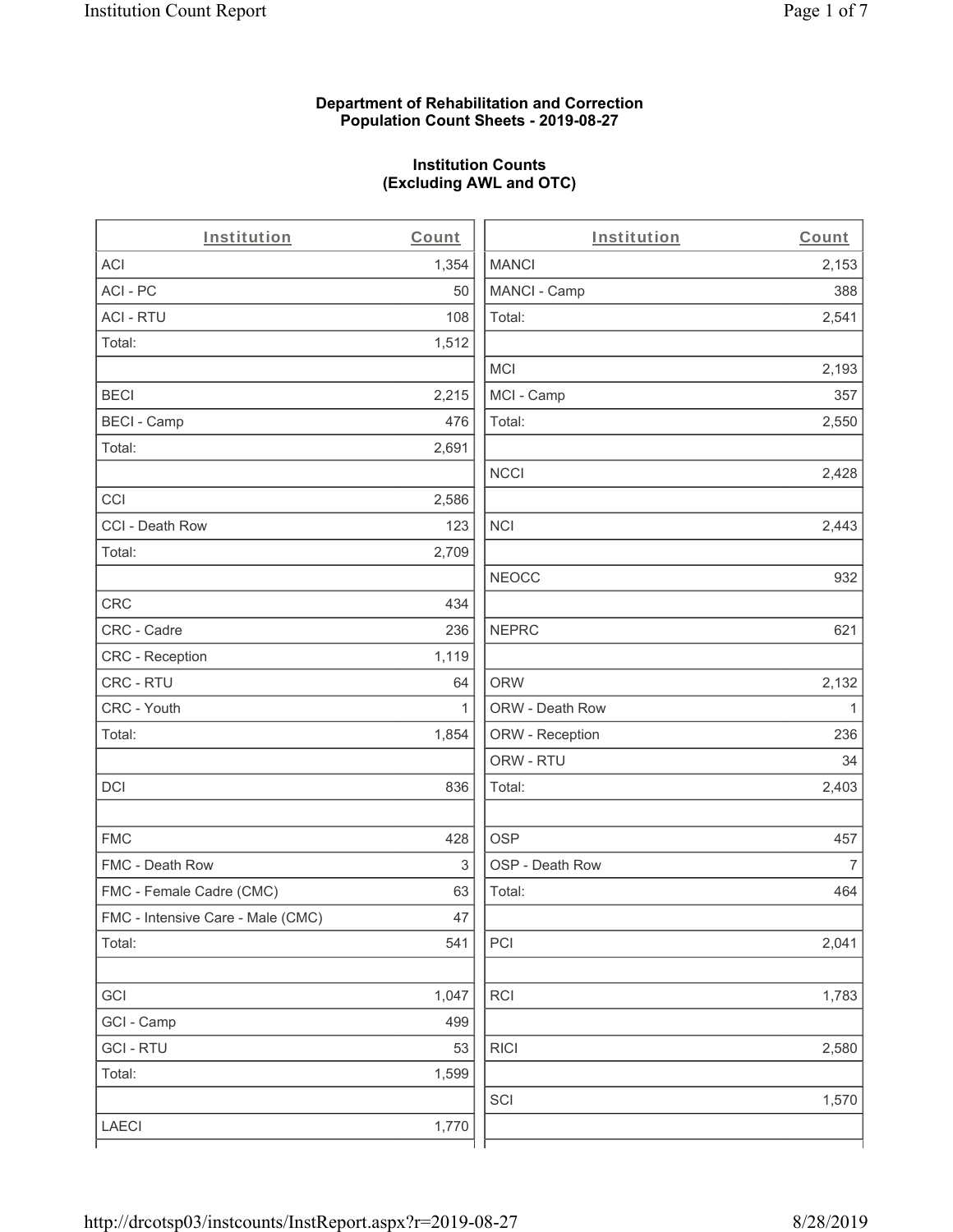|                          |       | <b>SOCF</b>    | 1,182                              |
|--------------------------|-------|----------------|------------------------------------|
| <b>LECI</b>              | 2,024 | SOCF - RTU     | 74                                 |
| LECI - Camp              | 194   | Total:         | 1,256                              |
| Total:                   | 2,218 |                |                                    |
|                          |       | <b>TCI</b>     | 937                                |
| LOCI                     | 2,233 | TCI - Camp     | 441                                |
|                          |       | Total:         | 1,378                              |
| LORCI                    | 204   |                |                                    |
| LORCI - Cadre            | 142   | <b>TOCI</b>    | 756                                |
| <b>LORCI - Reception</b> | 1,150 | TOCI - PC      | 87                                 |
| Total:                   | 1,496 | Total:         | 843                                |
| <b>MACI</b>              | 1,014 | WCI            | 1,257                              |
| MACI - Minimum           | 1,200 | <b>WCI-RTU</b> | 31                                 |
| Total:                   | 2,214 | Total:         | 1,288                              |
|                          |       |                | 48,794<br><b>Total Population:</b> |

\* The Total Population includes 30 Offenders with Reason Codes 30 & 31. \*\* The Total Population includes 36 Offenders with Reason Code 0A.

# **Male Population by Security Level (Include AWL and Exclude OTC)**

| Security Level         |                   | <b>Body</b> | AWL | (-OTC)   | Total  |
|------------------------|-------------------|-------------|-----|----------|--------|
| <b>Total Level E</b>   |                   | 1,005       | 9   | 8        | 1,006  |
| Total Level 4          |                   | 1,695       | 13  | 13       | 1,695  |
| Total Level 3          |                   | 11,403      | 190 | 168      | 11,425 |
| Total Level 2          |                   | 16,967      | 223 | 158      | 17,032 |
| Total Level 1          |                   | 13,572      | 171 | 92       | 13,651 |
| <b>Total Death Row</b> |                   | 136         | 0   | $\Omega$ | 136    |
|                        | <b>Total Male</b> | 44,778      | 606 | 439      | 44,945 |

#### **Female Population by Institution (Include AWL and Exclude OTC)**

| Institution              | <b>Body</b> | <b>AWL</b> | $-1$ | Total |
|--------------------------|-------------|------------|------|-------|
| <b>DCI</b>               | 836         |            | 4    | 839   |
| <b>FMC</b>               | 19          | 4          |      | 23    |
| FMC - Female Cadre (CMC) | 63          |            |      | 63    |
| <b>NEPRC</b>             | 621         | 16         |      | 636   |
| <b>ORW</b>               | 2,131       | 34         | 18   | 2,147 |
| <b>ORW - Death Row</b>   |             |            |      |       |
|                          |             |            |      |       |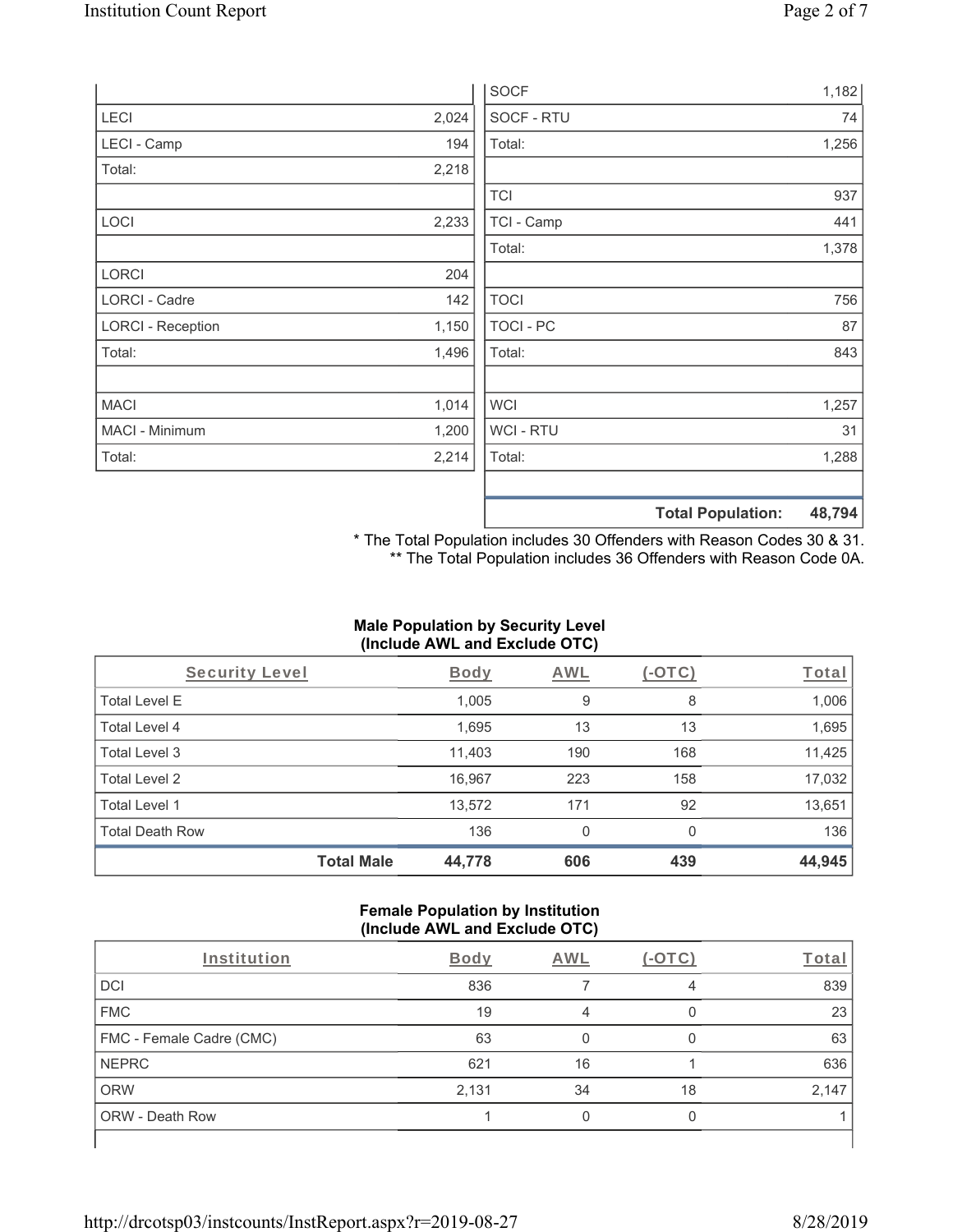| <b>ORW</b> - Reception |                          | 236    | 10  |     | 239    |
|------------------------|--------------------------|--------|-----|-----|--------|
| ORW - RTU              |                          | 34     |     |     | 34     |
|                        | <b>Total Female</b>      | 3.941  |     | 30  | 3,982  |
|                        |                          |        |     |     |        |
|                        | <b>Total Population:</b> | 48,719 | 677 | 469 | 48,927 |

#### **Male Population by Institution: Security Level 5 and E (Include AWL and Exclude OTC)**

| CRC<br>CRC - RTU   |                      | 1<br>$6\,$        | $\mathsf{O}\xspace$<br>$\mathsf{O}\xspace$ | $\mathsf{O}\xspace$<br>$\mathsf{O}\xspace$ | 1<br>$\,6\,$                    |
|--------------------|----------------------|-------------------|--------------------------------------------|--------------------------------------------|---------------------------------|
| <b>FMC</b><br>LECI |                      | $\,$ 3 $\,$<br>19 | $\mathsf{O}\xspace$<br>$\mathbf 0$         | $\mathsf{O}\xspace$<br>0                   | $\ensuremath{\mathsf{3}}$<br>19 |
| LORCI              |                      | $\overline{4}$    | $\mathsf{O}\xspace$                        | $\mathsf{O}\xspace$                        | $\overline{4}$                  |
| <b>MACI</b>        |                      | 26                | $\mathsf{O}\xspace$                        | $\mathsf{O}\xspace$                        | 26                              |
| <b>MANCI</b>       |                      | 11                | $\mathsf 0$                                | $\mathsf{O}\xspace$                        | 11                              |
| <b>NEOCC</b>       |                      | 12                | $\mathsf{O}\xspace$                        | $\mathsf{O}\xspace$                        | 12                              |
| <b>OSP</b>         |                      | 342               | 1                                          | 1                                          | 342                             |
| <b>RCI</b>         |                      | 14                | $\mathsf{O}\xspace$                        | $\boldsymbol{0}$                           | 14                              |
| <b>SOCF</b>        |                      | 417               | $\overline{4}$                             | 4                                          | 417                             |
| <b>TCI</b>         |                      |                   | $\mathsf{O}\xspace$                        | 0                                          | 1                               |
| <b>TOCI</b>        |                      | 125               | $\sqrt{3}$                                 | $\overline{2}$                             | 126                             |
| <b>TOCI - PC</b>   |                      | $\overline{2}$    | $\mathsf 0$                                | $\,0\,$                                    | $\sqrt{2}$                      |
| <b>WCI</b>         |                      | 13                | $\mathbf{1}$                               | 1                                          | 13                              |
| WCI - RTU          |                      | $6\,$             | $\mathbf 0$                                | $\boldsymbol{0}$                           | $6\,$                           |
|                    | <b>Total Level 5</b> | 1,005             | 9                                          | 8                                          | 1,006                           |

## **Male Population by Institution: Security Level 4 (Include AWL and Exclude OTC)**

| Institution                       | Body          | AWL | Total |
|-----------------------------------|---------------|-----|-------|
| ACI                               | 9             |     |       |
| CRC                               | 6             |     | 6     |
| CRC - Reception                   |               |     |       |
| CRC - RTU                         | 10            |     | 10    |
| <b>FMC</b>                        | $\mathcal{P}$ |     |       |
| FMC - Intensive Care - Male (CMC) |               |     |       |
| LECI                              |               |     |       |
| LOCI                              |               |     |       |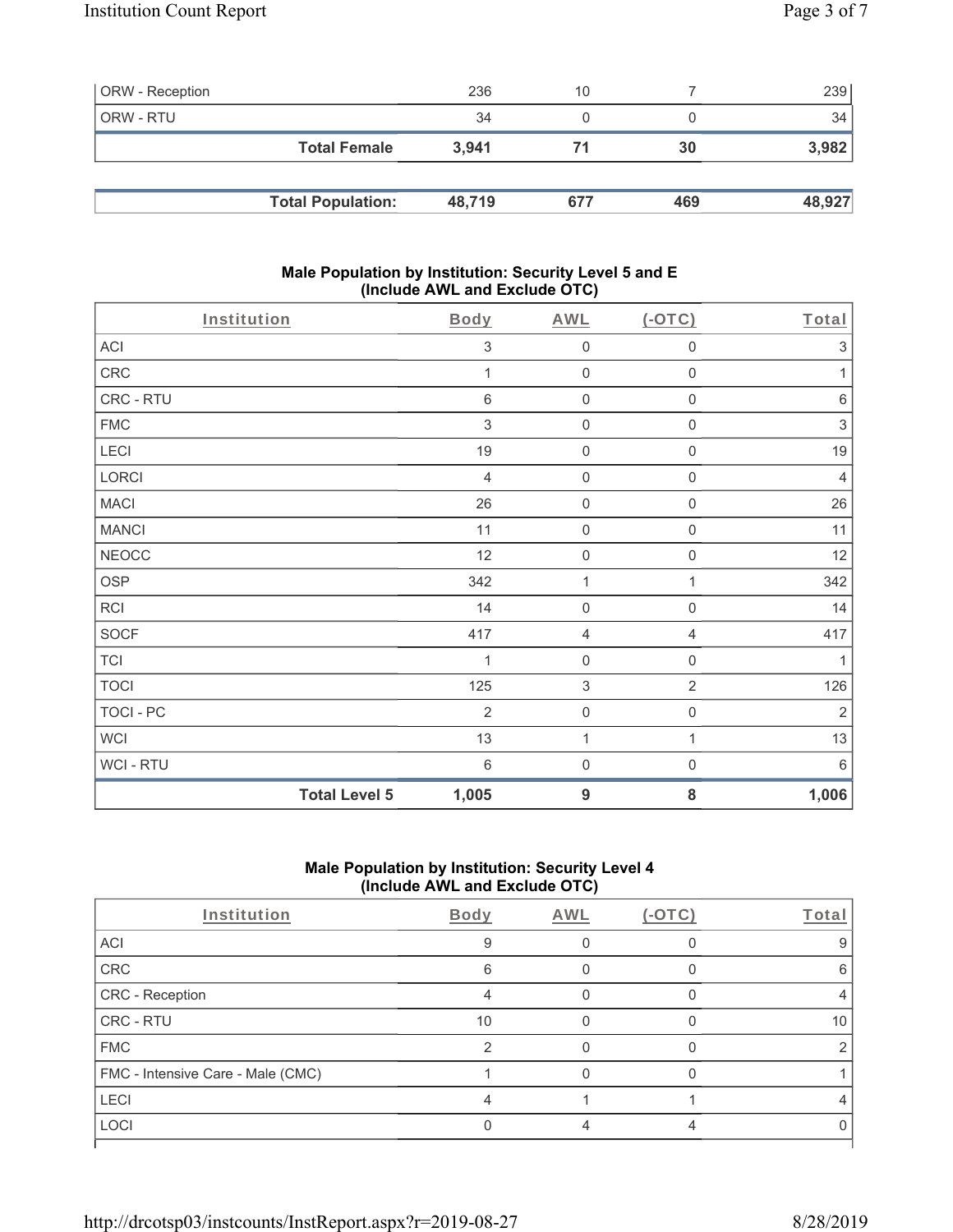| LORCI                    |                      | 12             | $\mathbf 0$         | $\mathbf 0$ | 12             |
|--------------------------|----------------------|----------------|---------------------|-------------|----------------|
| <b>LORCI - Reception</b> |                      | 3              | 0                   | $\Omega$    | $\sqrt{3}$     |
| <b>MACI</b>              |                      | 15             | 0                   | $\mathbf 0$ | 15             |
| <b>MANCI</b>             |                      | 58             | $\boldsymbol{0}$    | $\Omega$    | 58             |
| <b>NEOCC</b>             |                      | 7              |                     |             | $\overline{7}$ |
| OSP                      |                      | 94             | $\boldsymbol{0}$    | $\mathbf 0$ | 94             |
| <b>RCI</b>               |                      | $\overline{2}$ | 0                   | $\Omega$    | $\overline{2}$ |
| SOCF                     |                      | 743            | 4                   | 4           | 743            |
| SOCF - RTU               |                      | 74             | $\mathsf{O}\xspace$ | $\mathbf 0$ | 74             |
| <b>TCI</b>               |                      | 8              | $\boldsymbol{0}$    | $\mathbf 0$ | 8              |
| <b>TOCI</b>              |                      | 615            | 3                   | 3           | 615            |
| TOCI - PC                |                      | 17             | $\boldsymbol{0}$    | $\Omega$    | 17             |
| <b>WCI</b>               |                      | $\,6$          | 0                   | $\Omega$    | 6              |
| <b>WCI-RTU</b>           |                      | $\sqrt{5}$     | $\mathbf 0$         | $\Omega$    | 5              |
|                          | <b>Total Level 4</b> | 1,695          | 13                  | 13          | 1,695          |

#### **Male Population by Institution: Security Level 3 (Include AWL and Exclude OTC)**

| Institution                       | <b>Body</b>    | <b>AWL</b>          | (OTC)               | Total          |
|-----------------------------------|----------------|---------------------|---------------------|----------------|
| <b>ACI</b>                        | 18             | $\mathsf{O}\xspace$ | $\mathsf{O}\xspace$ | 18             |
| ACI-PC                            | 11             | $\mathbf 0$         | $\mathsf{O}\xspace$ | 11             |
| CCI                               | $\overline{7}$ | $\mathbf 0$         | $\mathsf 0$         | $\overline{7}$ |
| <b>CRC</b>                        | 252            | 10                  | $\boldsymbol{9}$    | 253            |
| CRC - Cadre                       | 24             | $\mathbf 0$         | $\mathsf 0$         | 24             |
| CRC - Reception                   | 700            | 19                  | 17                  | 702            |
| CRC - RTU                         | 47             | $\mathbf 0$         | $\mathsf{O}\xspace$ | 47             |
| CRC - Youth                       | 1              | 1                   | 1                   | 1              |
| <b>FMC</b>                        | 3              | $\mathbf{1}$        | $\mathbf 0$         | $\overline{4}$ |
| FMC - Intensive Care - Male (CMC) | $\overline{4}$ | 1                   | $\Omega$            | 5              |
| LECI                              | 1,934          | 28                  | 21                  | 1,941          |
| <b>LORCI</b>                      | 49             | 52                  | 52                  | 49             |
| <b>LORCI - Cadre</b>              | 9              | $\mathbf 0$         | $\mathbf 0$         | 9              |
| <b>LORCI - Reception</b>          | 792            | $\mathbf 0$         | $\mathsf{O}\xspace$ | 792            |
| <b>MACI</b>                       | 849            | $\,6\,$             | 5                   | 850            |
| <b>MANCI</b>                      | 2,005          | 27                  | 27                  | 2,005          |
| MCI                               | 1              | $\mathbf 0$         | $\mathsf{O}\xspace$ | $\mathbf{1}$   |
| <b>NCCI</b>                       | 4              | $\mathsf{O}\xspace$ | $\mathsf 0$         | 4              |
| <b>NEOCC</b>                      | 898            | 5                   | 5                   | 898            |
| PCI                               | 39             | $\mathfrak{S}$      | $\mathsf{O}\xspace$ | 42             |
| <b>RCI</b>                        | 1,571          | 18                  | 14                  | 1,575          |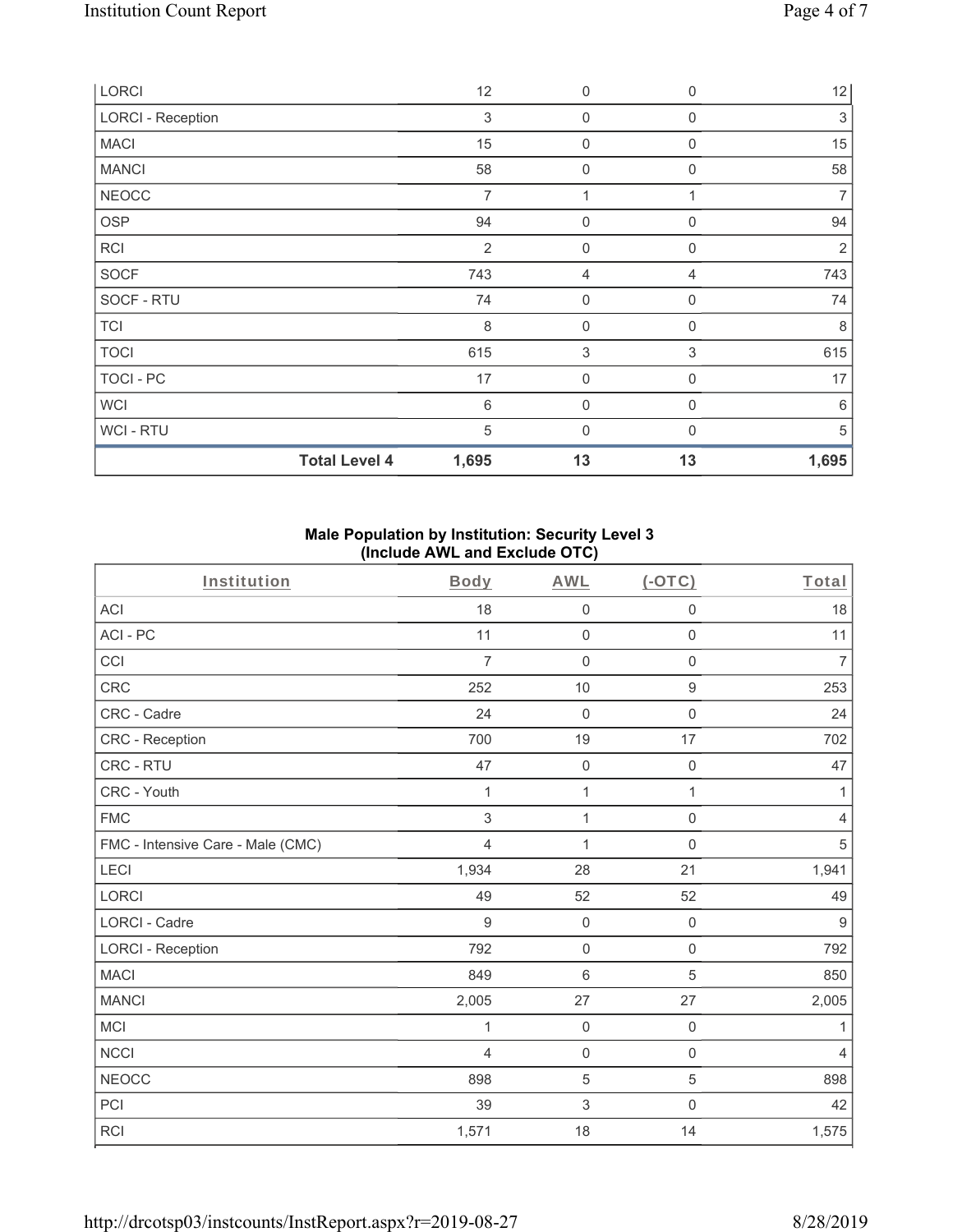| <b>RICI</b>      |                      | 4      |     |     |        |
|------------------|----------------------|--------|-----|-----|--------|
| SCI              |                      |        |     |     |        |
| SOCF             |                      | 19     |     |     | 19     |
| <b>TCI</b>       |                      | 864    | 5   | 4   | 865    |
| <b>TOCI</b>      |                      | 16     | O   |     | 16     |
| <b>TOCI - PC</b> |                      | 68     | 0   |     | 68     |
| <b>WCI</b>       |                      | 1,195  | 13  | 12  | 1,196  |
| <b>WCI-RTU</b>   |                      | 18     | O   |     | 18     |
|                  | <b>Total Level 3</b> | 11,403 | 190 | 168 | 11,425 |

#### **Male Population by Institution: Security Level 2 (Include AWL and Exclude OTC)**

| Institution                       | Body         | <b>AWL</b>          | $(-OTC)$            | Total        |
|-----------------------------------|--------------|---------------------|---------------------|--------------|
| <b>ACI</b>                        | 776          | $\mathbf 5$         | $\mathbf{1}$        | 780          |
| ACI-PC                            | 28           | $\mathsf{O}\xspace$ | $\mathsf 0$         | 28           |
| <b>ACI - RTU</b>                  | 79           | $\mathsf{O}\xspace$ | $\mathsf{O}\xspace$ | 79           |
| <b>BECI</b>                       | 1,595        | 22                  | 14                  | 1,603        |
| <b>BECI - Camp</b>                | 1            | $\mathbf 0$         | $\mathsf{O}\xspace$ | 1            |
| CCI                               | 2,016        | 13                  | $\boldsymbol{9}$    | 2,020        |
| <b>CRC</b>                        | 92           | $\sqrt{3}$          | $\overline{2}$      | 93           |
| CRC - Cadre                       | 211          | $\mathsf{O}\xspace$ | $\mathsf{O}\xspace$ | 211          |
| CRC - Reception                   | 264          | $\mathbf 5$         | 5                   | 264          |
| CRC - RTU                         | $\mathbf{1}$ | $\mathsf{O}\xspace$ | $\mathsf{O}\xspace$ | $\mathbf{1}$ |
| <b>FMC</b>                        | 12           | $\mathbf 0$         | $\mathsf{O}\xspace$ | 12           |
| FMC - Intensive Care - Male (CMC) | 13           | $\mathbf 0$         | $\mathsf{O}\xspace$ | 13           |
| GCI                               | 395          | $\sqrt{2}$          | $\mathbf{1}$        | 396          |
| GCI - Camp                        | 1            | $\mathbf 0$         | $\mathbf 0$         | 1            |
| <b>GCI-RTU</b>                    | 40           | $\mathbf 0$         | $\mathbf 0$         | 40           |
| <b>LAECI</b>                      | 1,178        | 22                  | 19                  | 1,181        |
| LECI                              | 65           | $\mathbf{1}$        | $\boldsymbol{0}$    | 66           |
| LOCI                              | 1,340        | 14                  | 10                  | 1,344        |
| LORCI                             | 132          | 23                  | 17                  | 138          |
| LORCI - Cadre                     | 130          | $\mathsf{O}\xspace$ | $\mathsf 0$         | 130          |
| <b>LORCI - Reception</b>          | 263          | $\sqrt{2}$          | $\mathbf{1}$        | 264          |
| <b>MACI</b>                       | 124          | $\sqrt{4}$          | $\overline{4}$      | 124          |
| <b>MANCI</b>                      | 50           | $\mathbf{1}$        | $\mathbf{1}$        | 50           |
| MCI                               | 1,682        | 14                  | $\,8\,$             | 1,688        |
| <b>NCCI</b>                       | 1,162        | 12                  | $\overline{7}$      | 1,167        |
| <b>NCI</b>                        | 1,600        | 29                  | 26                  | 1,603        |
| <b>NEOCC</b>                      | 15           | $\mathbf 0$         | $\mathsf{O}\xspace$ | 15           |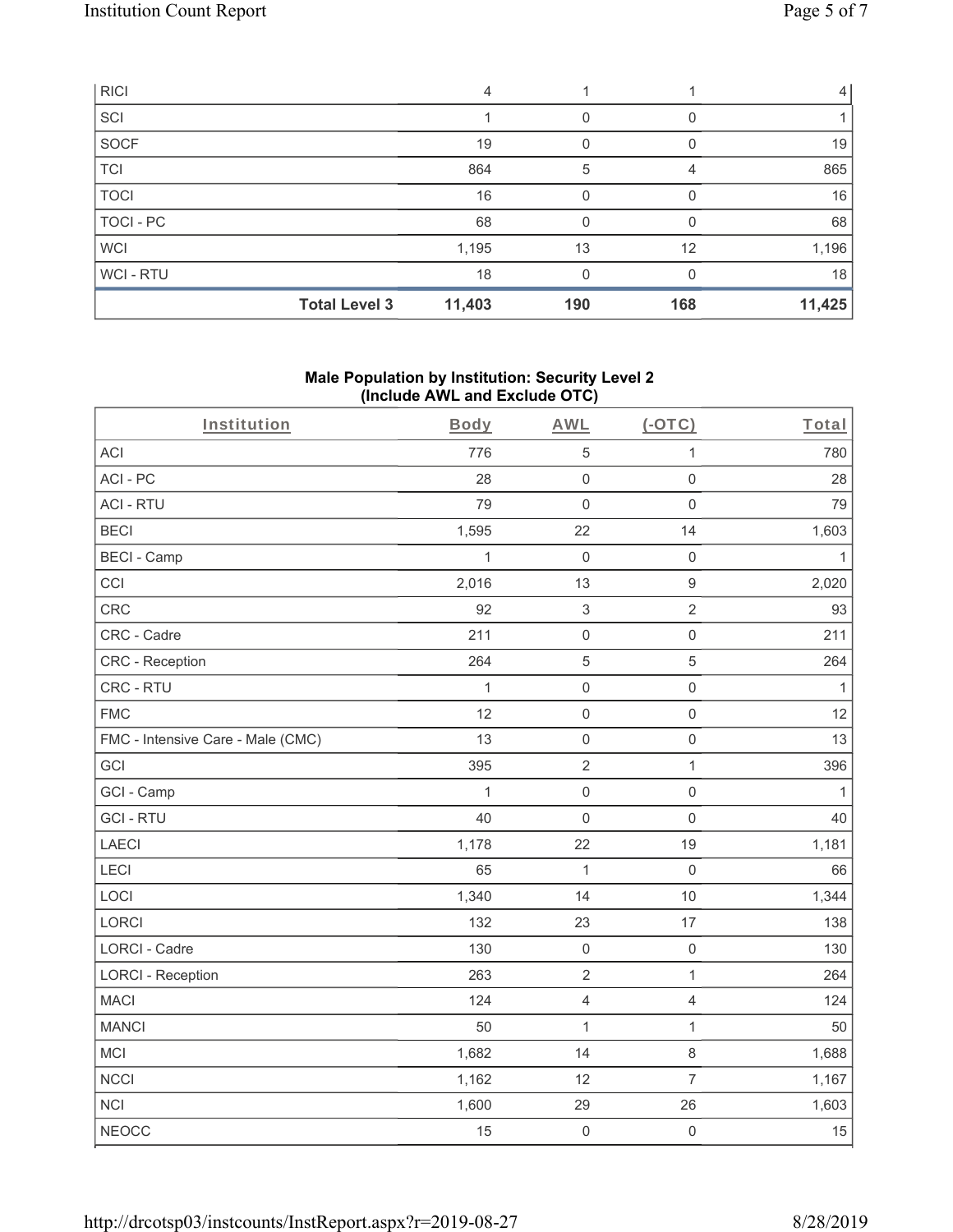| PCI         |                      | 920    | 6   | $\mathfrak{D}$ | 924    |
|-------------|----------------------|--------|-----|----------------|--------|
| RCI         |                      | 195    |     |                | 196    |
| <b>RICI</b> |                      | 1,439  | 28  | 18             | 1,449  |
| SCI         |                      | 1,079  | 16  | 13             | 1,082  |
| SOCF        |                      | っ      | 0   |                | 2      |
| TCI         |                      | 24     | 0   |                | 24     |
| <b>WCI</b>  |                      | 43     | 0   |                | 43     |
|             | <b>Total Level 2</b> | 16,967 | 223 | 158            | 17,032 |

### **Male Population by Institution: Security Level 1 (Include AWL and Exclude OTC)**

| Institution                       | <br>Body       | - 1<br><b>AWL</b>   | $(-OTC)$            | Total        |
|-----------------------------------|----------------|---------------------|---------------------|--------------|
| <b>ACI</b>                        | 547            | $\mathfrak{S}$      | $\overline{2}$      | 548          |
| ACI-PC                            | 11             | $\mathbf 0$         | $\mathsf{O}\xspace$ | 11           |
| <b>ACI - RTU</b>                  | 29             | $\mathbf 0$         | $\mathsf 0$         | 29           |
| <b>BECI</b>                       | 618            | 12                  | 6                   | 624          |
| <b>BECI - Camp</b>                | 474            | $\mathbf{1}$        | $\mathbf{1}$        | 474          |
| CCI                               | 562            | $\overline{7}$      | $\sqrt{2}$          | 567          |
| <b>CRC</b>                        | 22             | $\mathbf 0$         | $\mathsf{O}\xspace$ | 22           |
| CRC - Cadre                       | $\mathbf{1}$   | $\mathbf 0$         | $\mathsf{O}\xspace$ | $\mathbf{1}$ |
| <b>CRC</b> - Reception            | 147            | $\,6\,$             | $\,6\,$             | 147          |
| <b>FMC</b>                        | 389            | $\,6\,$             | $\overline{2}$      | 393          |
| FMC - Intensive Care - Male (CMC) | 29             | $\mathbf 0$         | $\mathsf{O}\xspace$ | 29           |
| GCI                               | 652            | $\boldsymbol{9}$    | 3                   | 658          |
| GCI - Camp                        | 498            | $\mathbf 0$         | $\mathsf 0$         | 498          |
| <b>GCI-RTU</b>                    | 13             | $\mathsf{O}\xspace$ | $\mathsf{O}\xspace$ | 13           |
| <b>LAECI</b>                      | 592            | 13                  | 8                   | 597          |
| LECI                              | $\overline{2}$ | $\mathbf{1}$        | $\mathbf{1}$        | 2            |
| LECI - Camp                       | 194            | $\mathbf 0$         | $\mathsf 0$         | 194          |
| LOCI                              | 893            | 10                  | $\sqrt{5}$          | 898          |
| <b>LORCI</b>                      | $\overline{7}$ | 11                  | 10                  | $\,8\,$      |
| LORCI - Cadre                     | $\sqrt{3}$     | $\mathbf 0$         | $\mathsf 0$         | $\sqrt{3}$   |
| <b>LORCI - Reception</b>          | 91             | $\mathbf 0$         | $\mathsf 0$         | 91           |
| MACI - Minimum                    | 1,200          | 13                  | 10                  | 1,203        |
| <b>MANCI</b>                      | 29             | $\boldsymbol{9}$    | $\overline{4}$      | 34           |
| MANCI - Camp                      | 388            | $\overline{4}$      | $\overline{4}$      | 388          |
| MCI                               | 509            | $\,$ 3 $\,$         | $\overline{c}$      | 510          |
| MCI - Camp                        | 357            | $\overline{4}$      | $\overline{c}$      | 359          |
| <b>NCCI</b>                       | 1,261          | $\,$ 5 $\,$         | $\mathbf{1}$        | 1,265        |
| <b>NCI</b>                        | 842            | 13                  | $\boldsymbol{9}$    | 846          |